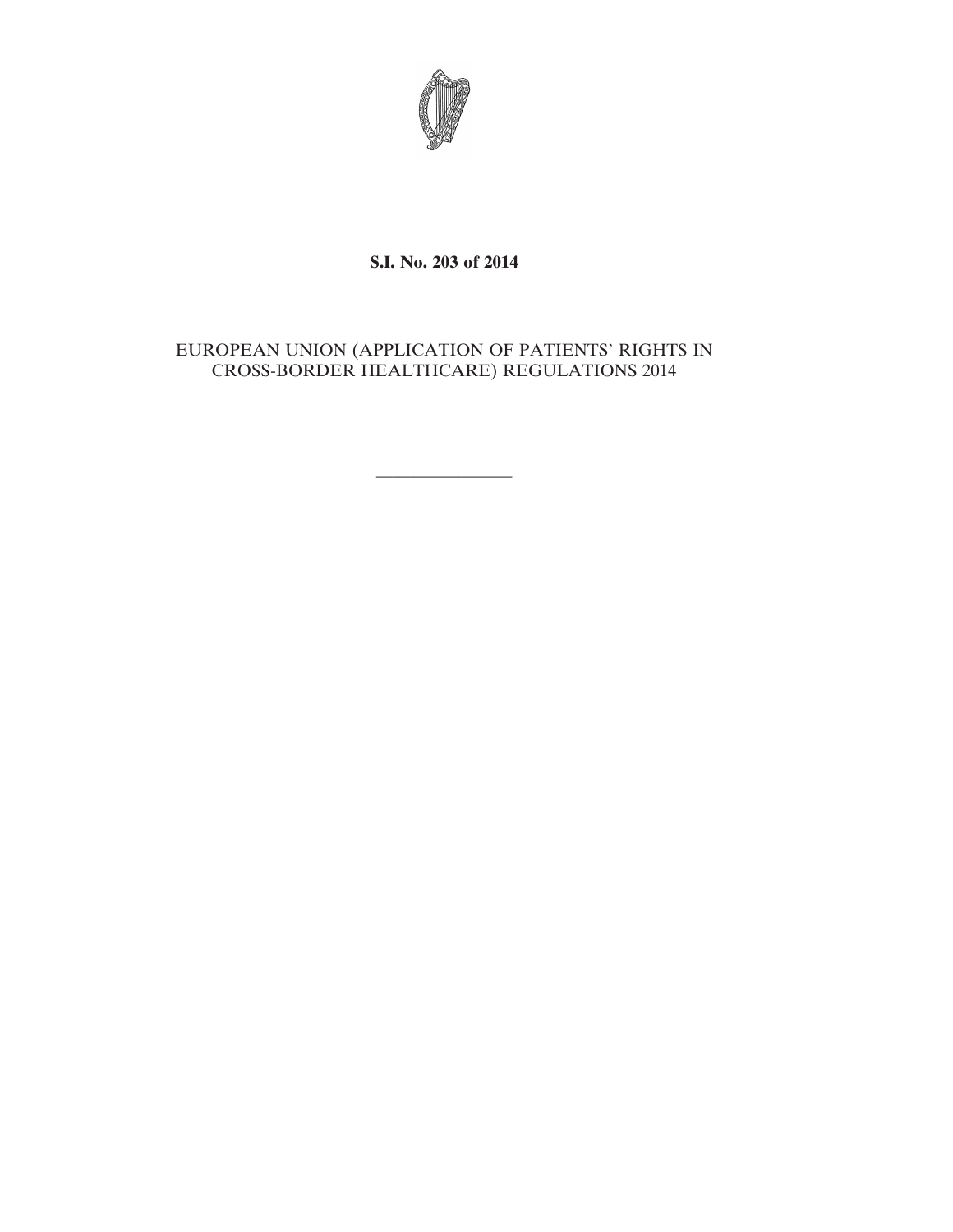# EUROPEAN UNION (APPLICATION OF PATIENTS' RIGHTS IN CROSS-BORDER HEALTHCARE) REGULATIONS 2014

I, JAMES REILLY, Minister for Health, in exercise of the powers conferred on me by section 3 of the European Communities Act 1972 (No. 27 of 1972) and for the purpose of giving effect to Directive 2011/24/EU of the European Parliament and of the Council of 9 March  $2011<sup>1</sup>$ , hereby make the following regulations:

### *Citation*

1. These Regulations may be cited as the European Union (Application of Patients' Rights in Cross-Border Healthcare) Regulations 2014.

## *Commencement*

2. These Regulations come into operation on 1st June 2014.

## *Interpretation*

3. In these Regulations—

"cross-border healthcare" means healthcare provided to a person in a Member State other than the Member State of affiliation of that person within the meaning of the Directive;

"Directive" means Directive 2011/24/EU of the European Parliament and of the Council of 9 March  $2011$ <sup>1</sup>;

"health professional" means a doctor of medicine, a nurse responsible for general care, a dental practitioner, a midwife or a pharmacist within the meaning of the Professional Qualifications Directive, or another professional exercising activities in the healthcare sector which are restricted to a regulated profession as defined in Article  $3(1)(a)$  of the Professional Qualifications Directive, or a person considered to be a health professional according to the legislation of the Member State of treatment;

"healthcare" means health services provided by health professionals to patients to assess, maintain or restore their state of health, including the prescription, dispensation and provision of medicinal products and medical devices;

"healthcare provider" means any natural or legal person or any other entity legally providing healthcare in a Member State;

"medical device" means a medical device which falls within any of the definitions of "medical device" in—

1 OJ No. L 88, 4.4.2011, p. 45.

*Notice of the making of this Statutory Instrument was published in "Iris Oifigiúil" of* 16*th May*, 2014.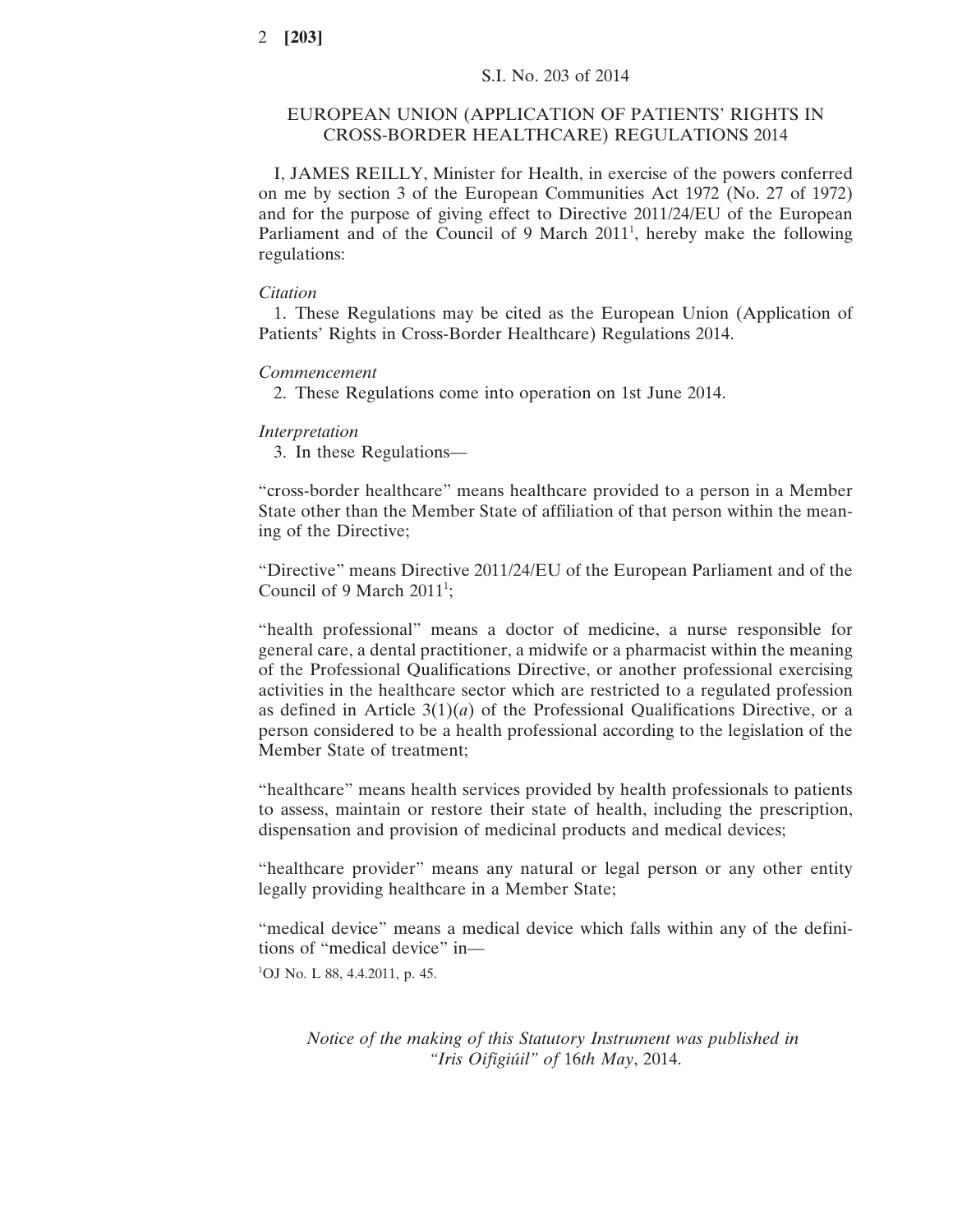- (a) Article 1 of Council Directive  $90/385/EEC$  of 20 June 1990<sup>2</sup>,
- (b) Article 1 of Council Directive  $93/42/EEC$  of 14 June 1993<sup>3</sup>, or
- (*c*) Article 1 of Directive 98/79/EC of 27 October 19984 ;

"medicinal product" has the meaning assigned to it in Directive 2001/83/EC of the European Parliament and of the Council of 6 November 2001<sup>5</sup>;

"Member State" means a State which is a contracting party to the Agreement on the European Economic Area signed in Oporto on 2 May 1992;

"Minister" means the Minister for Health;

"prescription" means a prescription for a medicinal product or for a medical device issued by a member of a regulated health profession within the meaning of Article 3(1)(*a*) of the Professional Qualifications Directive who is legally entitled to do so;

"Professional Qualifications Directive" means Directive 2005/36/EC of the European Parliament and of the Council of 7 September 2005<sup>6</sup>;

"Patient resident in the State" means an individual for whom the State is the Member State of affiliation within the meaning of Article 3(*c*) of the Directive;

"Regulation 883/2004" means Regulation (EC) No. 883/2004 of the European Parliament and of the Council of 29 April 2004<sup>7</sup>.

## *National contact point*

4. The Health Service Executive shall carry out the functions of the national contact point for cross-border healthcare in the State for the purposes of these Regulations and the Directive.

### *Information on cross-border healthcare in State*

5. (1) The Health Service Executive shall, in so far as it considers it is necessary or desirable for the purposes of enabling patients resident in another Member State to exercise their rights in relation to access to cross-border healthcare provided in the State, ensure that information about each of the following is available or accessible:

- (*a*) healthcare providers;
- (*b*) patients' rights;
- (*c*) complaints procedures and methods of seeking remedies; and

<sup>2</sup> OJ No. L 189, 20.07.1990, p. 17. 3 OJ No. L 169, 12.07.1993, p. 1. 4 OJ No. L 331, 07.12.1998, p. 1. 5 OJ No. L 311, 28.11.2004, p. 67. 6 OJ No. L 255, 30.9.2005, p. 22. 7 OJ No. L 166, 30.4.2004, p. 1.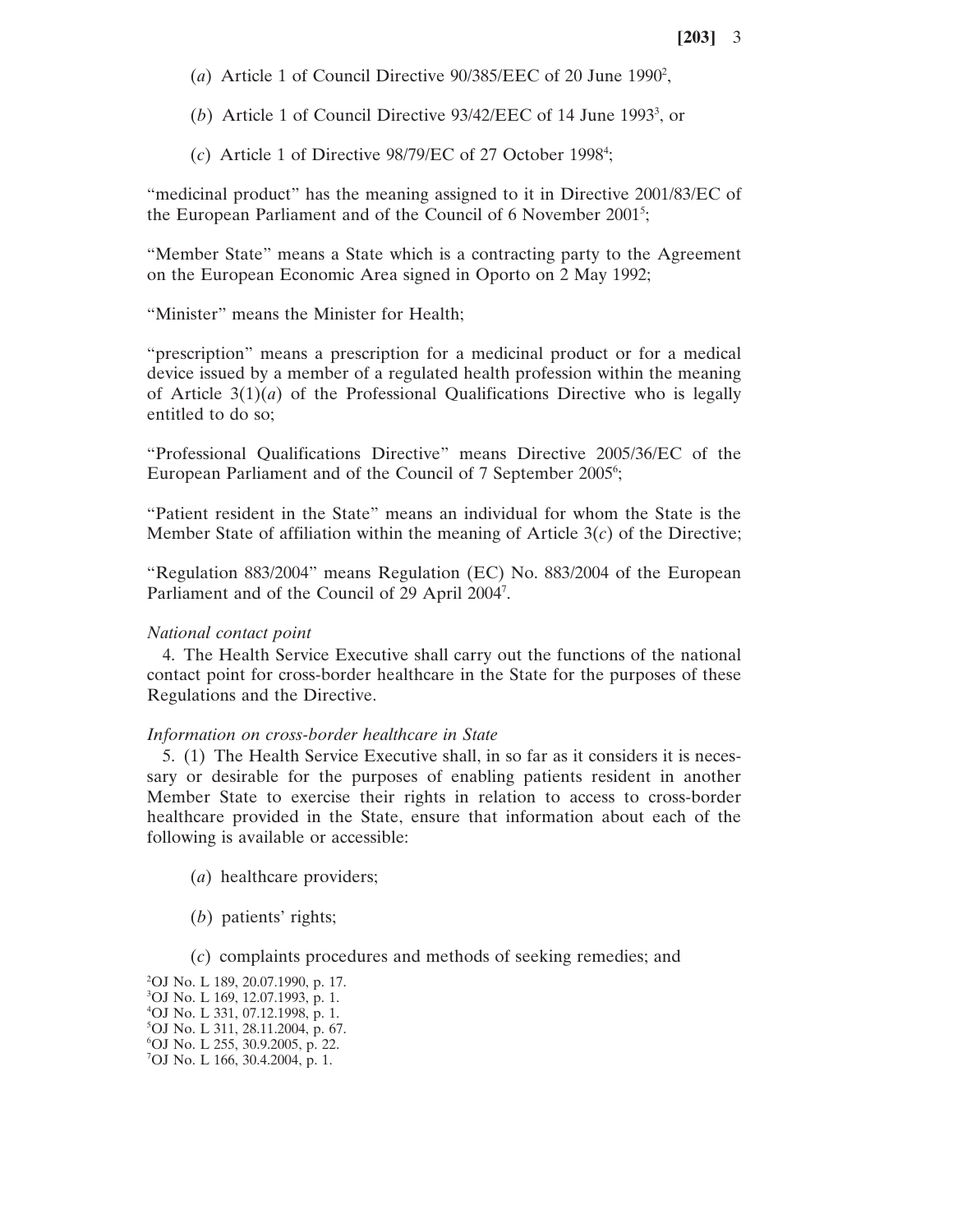(*d*) legal and administrative options available to settle disputes, including in the event of harm arising from the provision of healthcare.

(2) The Health Service Executive shall, in so far as it considers it is necessary or desirable for the purposes of enabling patients resident in another Member State to exercise their rights in relation to access to cross-border healthcare in the State, ensure that, on request, information about each of the following is made available:

- (*a*) a specific healthcare provider's right to provide services;
- (*b*) any restrictions on a specific healthcare provider's right to provide services;
- (*c*) standards and guidelines on quality and safety;
- (*d*) provisions on the supervision and assessment of healthcare providers;
- (*e*) healthcare providers who are subject to the standards mentioned in sub-paragraph (*c*); and
- (*f*) accessibility of hospitals for persons with disabilities.

(3) Information provided under this Regulation shall be provided by whatever means the Health Service Executive considers appropriate provided that it is—

- (*a*) easily accessible, and
- (*b*) available by electronic means.

## *Information on cross-border healthcare in other Member States*

6. (1) The Health Service Executive shall, in so far as it considers it is necessary or desirable for the purposes of enabling patients resident in the State to exercise their rights in relation to access to cross-border healthcare in other Member States, ensure that information about each of the following is available to, or accessible by, patients resident in the State and health professionals:

- (*a*) the rights and entitlements of patients resident in the State to receive healthcare in another Member State;
- (*b*) the procedures for accessing and determining those rights and entitlements;
- (*c*) the procedures for appeal and redress if patients consider that their rights have not been respected;
- (*d*) the terms and conditions for reimbursement of costs; and
- (*e*) the contact details of national contact points in other Member States.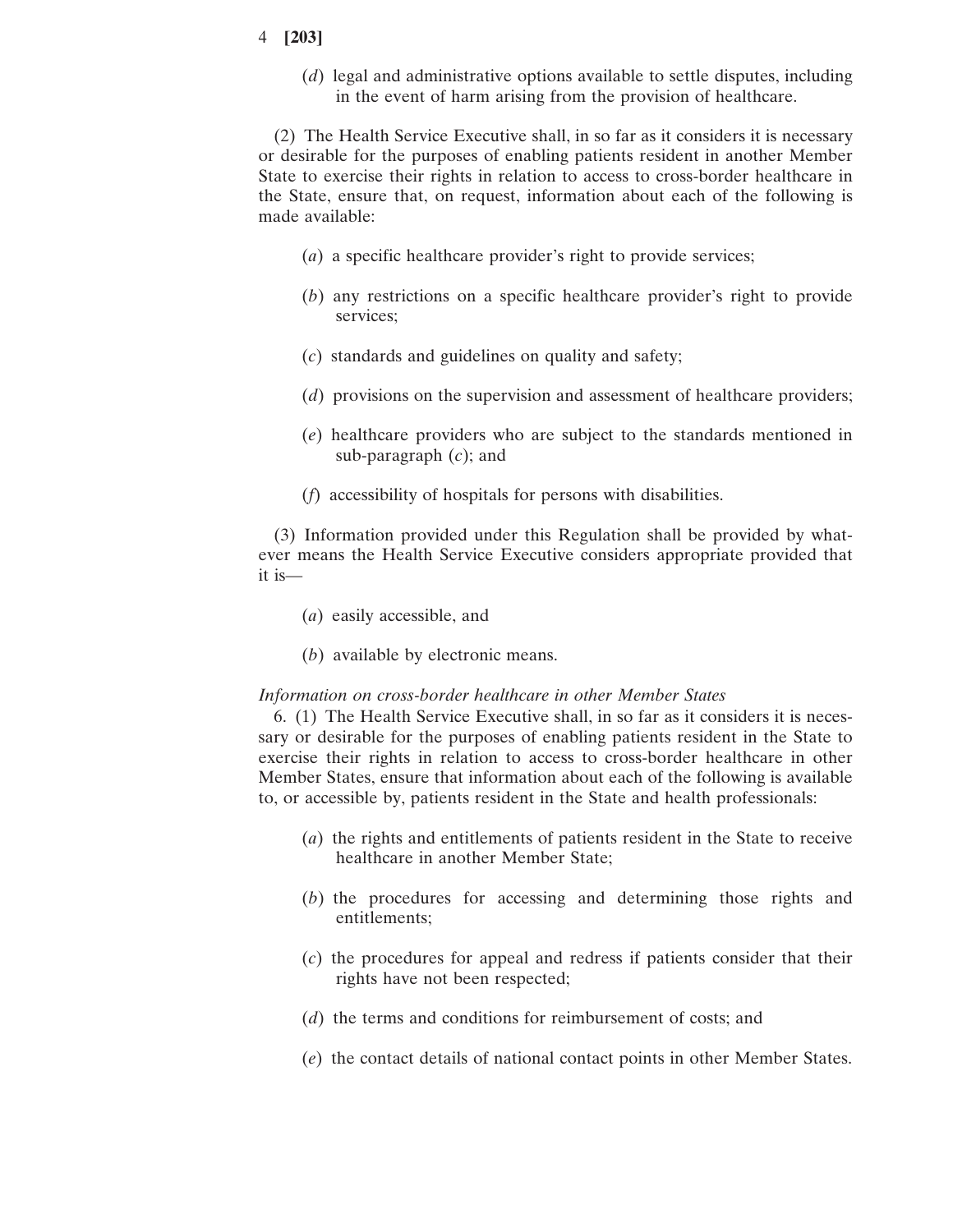(2) Information provided under this Regulation shall be provided by whatever means the Health Service Executive considers appropriate provided that it is—

- (*a*) easily accessible, and
- (*b*) available by electronic means.

## *Co-operation with other national contact points*

7. (1) In so far as it considers it is appropriate for the purposes of giving effect to the Directive, the Health Service Executive shall co-operate with—

- (*a*) the national contact points in other Member States, and
- (*b*) the European Commission.
- (2) The co-operation referred to in paragraph (1) shall include—
	- (*a*) co-operating on standards and guidelines on quality and safety,
	- (*b*) facilitating the exchange of information mentioned in Regulation 6(1), and
	- (*c*) co-operating on the clarification of the content of invoices.

## *Consultation*

8. In so far as it considers it is appropriate for the purposes of giving effect to the Directive, including giving effect to the measures implementing the Directive in these Regulations, the Health Service Executive shall consult with—

- (*a*) such organisations representing the interests of patients as it considers appropriate,
- (*b*) such healthcare providers or organisations representing healthcare providers as it considers appropriate, and
- (*c*) such persons providing insurance in relation to healthcare or organisations representing such persons as it considers appropriate.

*Circumstances where provision of cross-border healthcare in State may be limited* 9. (1) Where the Health Service Executive considers that it is justified by overriding reasons of general interest, such as—

- (*a*) planning requirements related to the aim of ensuring sufficient and permanent access to a balanced range of high quality treatment in the State, or
- (*b*) the wish to control costs or to avoid, as far as possible, any waste of financial, technical and human resources,

the Health Service Executive shall, subject to the approval of the Minister, prescribe the healthcare which healthcare providers in the State shall not provide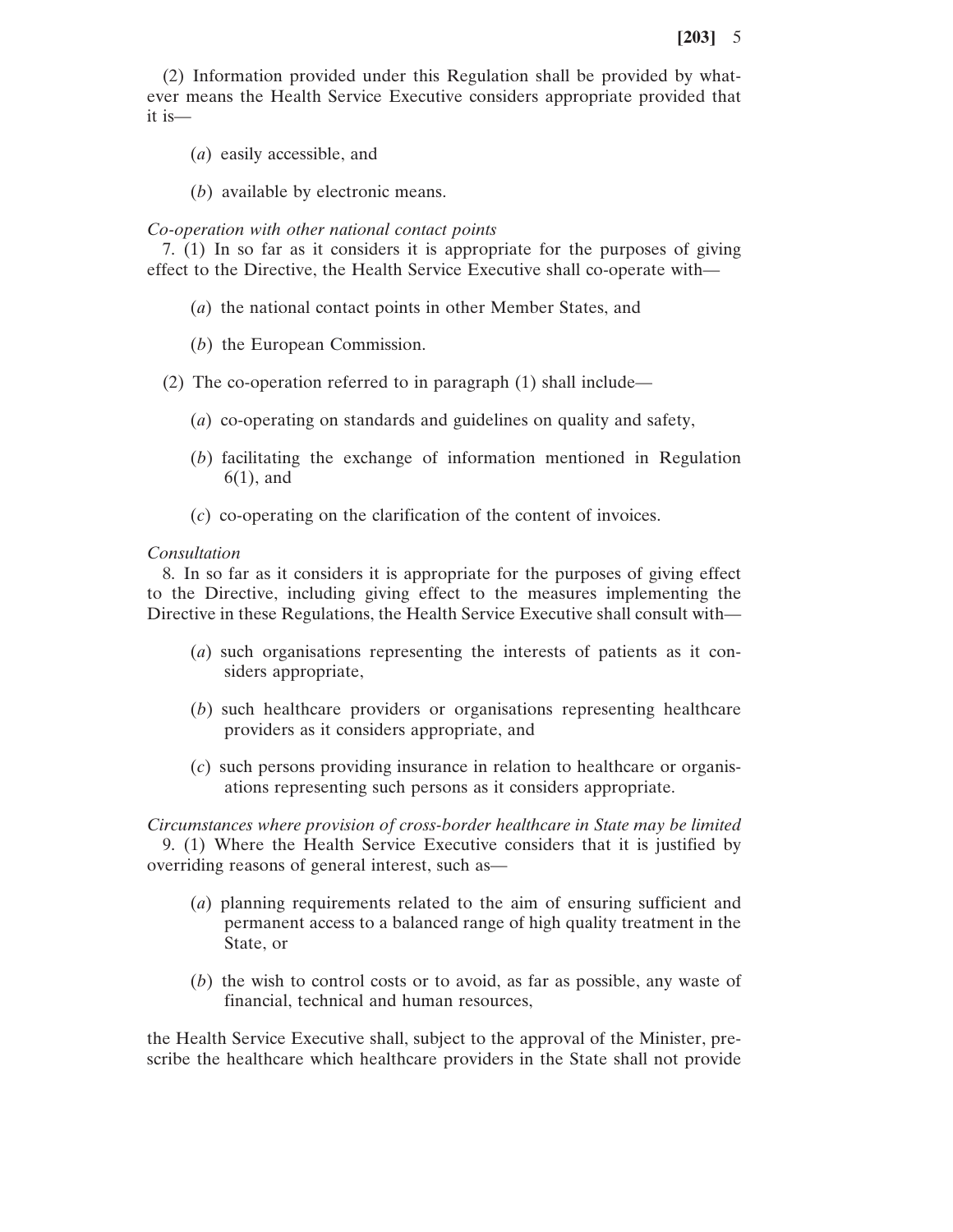to patients resident in another Member State and shall publish a list of healthcare so prescribed.

## *Reimbursement of costs of treatment*

10. (1) Subject to the provisions of this Regulation and Regulation 11, and without prejudice to Regulation 883/2004, the Health Service Executive shall, on application by the person concerned, reimburse a patient resident in the State, in an amount determined in accordance with paragraph (4), in respect of expenditure he or she has incurred in relation to the provision, by a healthcare provider in a Member State other than the State, of cross-border healthcare which qualifies in accordance with paragraph  $(2)$ .

(2) Cross-border healthcare qualifies for the purpose of paragraph (1) where the Health Service Executive is satisfied that—

- (*a*) the patient was entitled under the Health Acts 1970 to 2013 (as amended) to the healthcare in question,
- (*b*) the healthcare was necessary to treat or diagnose a medical condition of the patient,
- (*c*) the healthcare was the same as, or equivalent to, healthcare that would have been made available to the patient in the State, in the particular circumstances of the patient,
- (*d*) the healthcare has not been excluded under Regulation 11, and
- (*e*) where required, the Health Service executive granted prior authorisation in accordance with Regulation 12.

(3) A patient seeking reimbursement under paragraph (1) shall provide to the Health Service Executive such evidence as the Health Service Executive considers necessary for it to establish the entitlement of the patient to the reimbursement, prior to the Health Service Executive making a reimbursement for any expenditure.

(4) The level of expenditure that shall be reimbursed under paragraph (1), shall be the cost of treatment incurred by the patient in respect of qualifying cross-border healthcare or the cost of providing such healthcare in the State by the Health Service Executive, as determined by the Health Service Executive, whichever is the lesser.

(5) Paragraph (1) does not apply in circumstances where Article 20 or 27(3) of Regulation 883/2004 applies.

(6) The Health Service Executive may impose on patients seeking reimbursement of the costs of cross-border healthcare under this Regulation, including healthcare received through means of telemedicine, the same conditions, criteria of eligibility and regulatory and administrative formalities as it would impose if the healthcare in respect of which reimbursement is sought was provided in the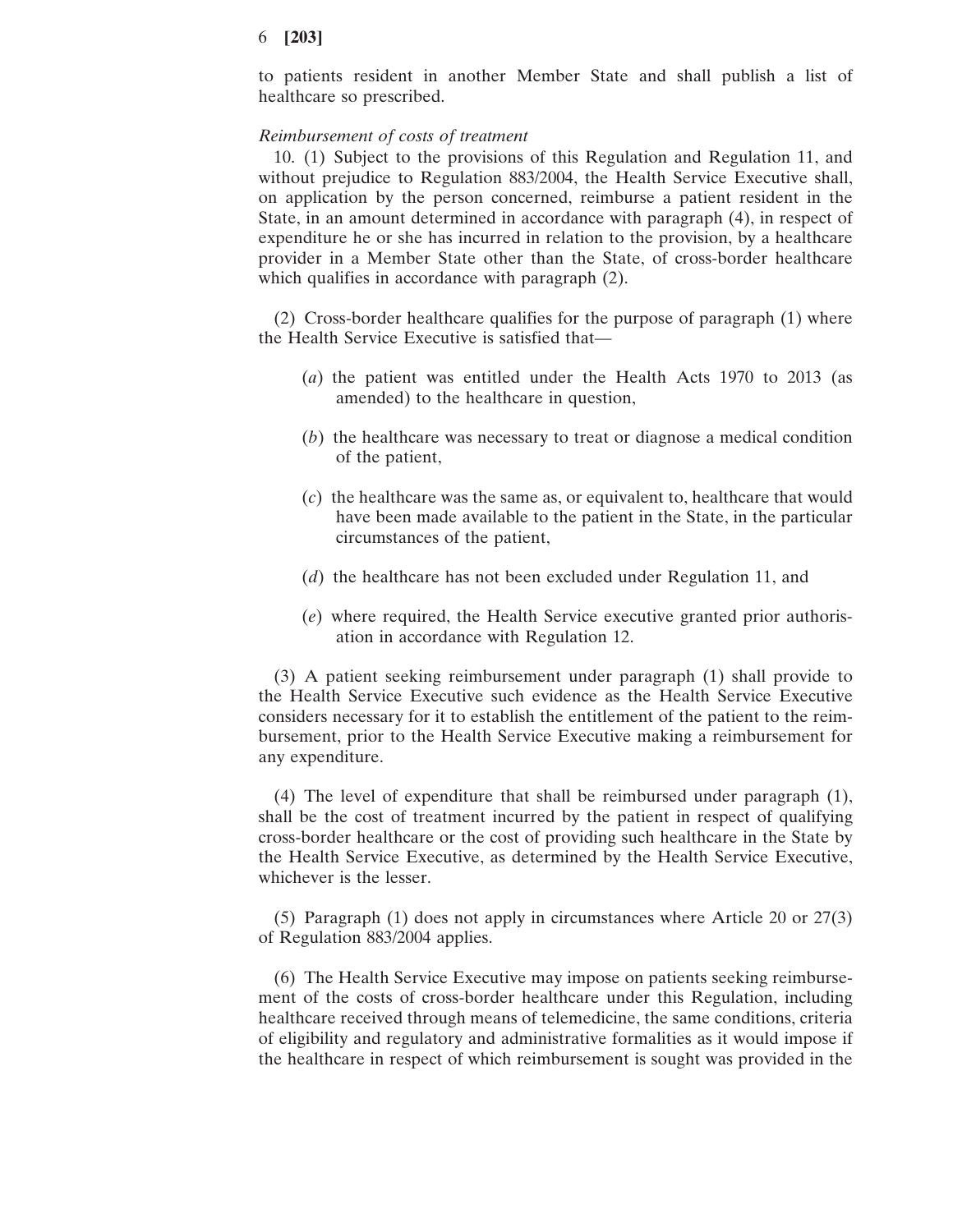State, including an assessment by a health professional or healthcare administrator providing services for the statutory health system of the State, such as a general practitioner or primary care practitioner, if this is necessary for determining the patient's entitlement to healthcare.

(7) Notwithstanding paragraph (6), the Health Service Executive shall not, unless it is objectively justified by planning requirements relating to—

- (*a*) the object of ensuring sufficient and permanent access to a balanced range of high quality treatment in the State, or
- (*b*) the wish to control costs or avoid, as far as possible, any waste of financial, technical and human resources,

impose other conditions, criteria of eligibility or regulatory and administrative formalities that are discriminatory or constitute an obstacle to the free movement of patients, services or goods.

(8) The Health Service Executive shall not make the reimbursement of the costs of cross-border healthcare under this Regulation subject to prior authorisation, except where it has been made subject to prior authorisation under Regulation 12.

(9) The Health Service Executive may deduct from any reimbursement made under this Regulation the amount of any charge which would have been payable by the patient resident in the State for the same or equivalent healthcare if that healthcare had been made available by, or on behalf of, the Health Service Executive in the State.

# *Exclusion of cross-border healthcare from reimbursement*

11. (1) Subject to this Regulation, the Health Service Executive may exclude certain cross-border healthcare from reimbursement under Regulation 10 based on overriding reasons of general interest, such as such as—

- (*a*) planning requirements relating to the aim of ensuring sufficient and permanent access to a balanced range of high quality treatment in the State, or
- (*b*) the wish to control costs, or to avoid, as far as possible, any waste of financial, technical and human resources.

(2) Any decision by the Health Service Executive to exclude cross-border healthcare under paragraph (1) shall be limited to what is necessary and proportionate and may not constitute a means of arbitrary discrimination or an unjustified obstacle to the free movement of goods, persons or services.

(3) The Health Service Executive shall notify the Minister within 15 days of a decision under paragraph (1) to exclude cross-border healthcare from reimbursement, in order that the Minister may notify the European Commission of such decision in accordance with Article 11(7) of the Directive.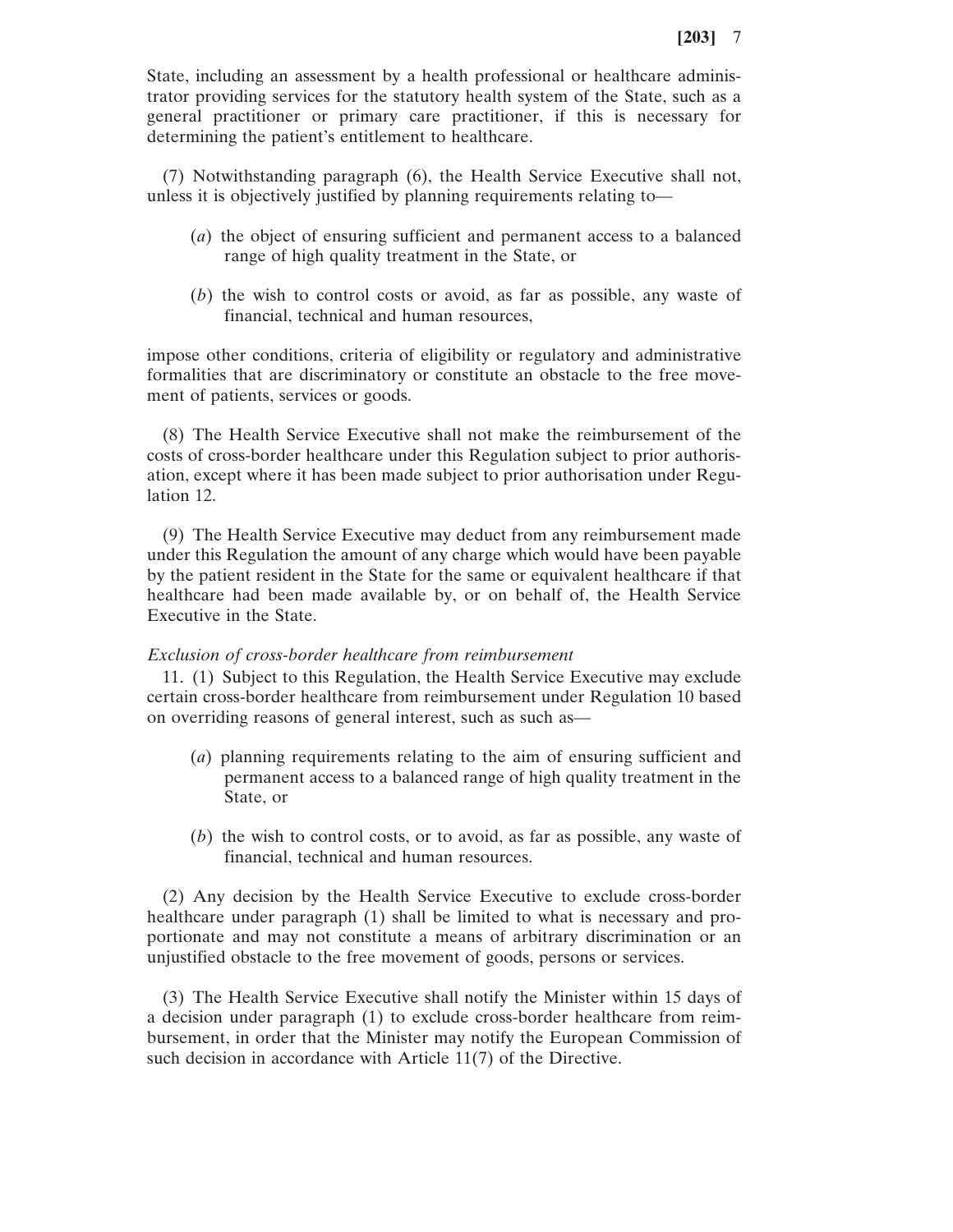## *Prior authorisation of cross-border healthcare*

12. (1) The Health Service Executive may specify particular cross-border healthcare to be subject to prior authorisation in order to be eligible for reimbursement under Regulation 10, where it considers that the healthcare—

- (*a*) involves planning requirements relating to the object of ensuring sufficient and permanent access to a balanced range of high quality treatment in the State, or the wish to control costs or avoid, as far as possible, any waste of financial, technical and human resources, and—
	- (i) involves overnight hospital accommodation of the insured person for at least one night, or
	- (ii) requires the use of highly specialised and cost-intensive medical infrastructure or medical equipment,
- (*b*) involves treatments presenting a particular risk for a patient, or,
- (*c*) is provided by a healthcare provider that, on a case-by-case basis, could give rise to serious and specific concerns relating to the quality or safety of the care, with the exception of healthcare which is subject to European Union legislation ensuring a minimum level of safety and quality throughout the European Union.

(2) Where a patient resident in the State is seeking to be provided with crossborder healthcare in another Member State which is specified under paragraph (1) as being subject to prior authorisation from the Health Service Executive, he or she shall not be entitled to reimbursement under Regulation 10 unless he or she applies for, and is granted, prior authorisation from the Health Service Executive under this Regulation.

(3) The Health Service Executive shall decide and make available the form in which an an application for prior authorisation must be made, and the information which must be provided in support of such an application.

(4) Subject to subsection (5), the Health Service Executive shall grant prior authorisation for reimbursement in respect of the costs of cross-border healthcare to be provided to a patient resident in the State where the healthcare is specified under paragraph (1) as being subject to prior authorisation and the Health Service Executive is satisfied that—

- (*a*) the patient concerned is entitled under the Health Acts 1970 to 2013 (as amended) to the requested healthcare,
- (*b*) the requested healthcare is necessary to treat or diagnose a medical condition of the patient resident in the State, and
- (*c*) the requested healthcare is the same as, or equivalent to, healthcare that would have been made available to the patient in the State, in the particular circumstances of the patient.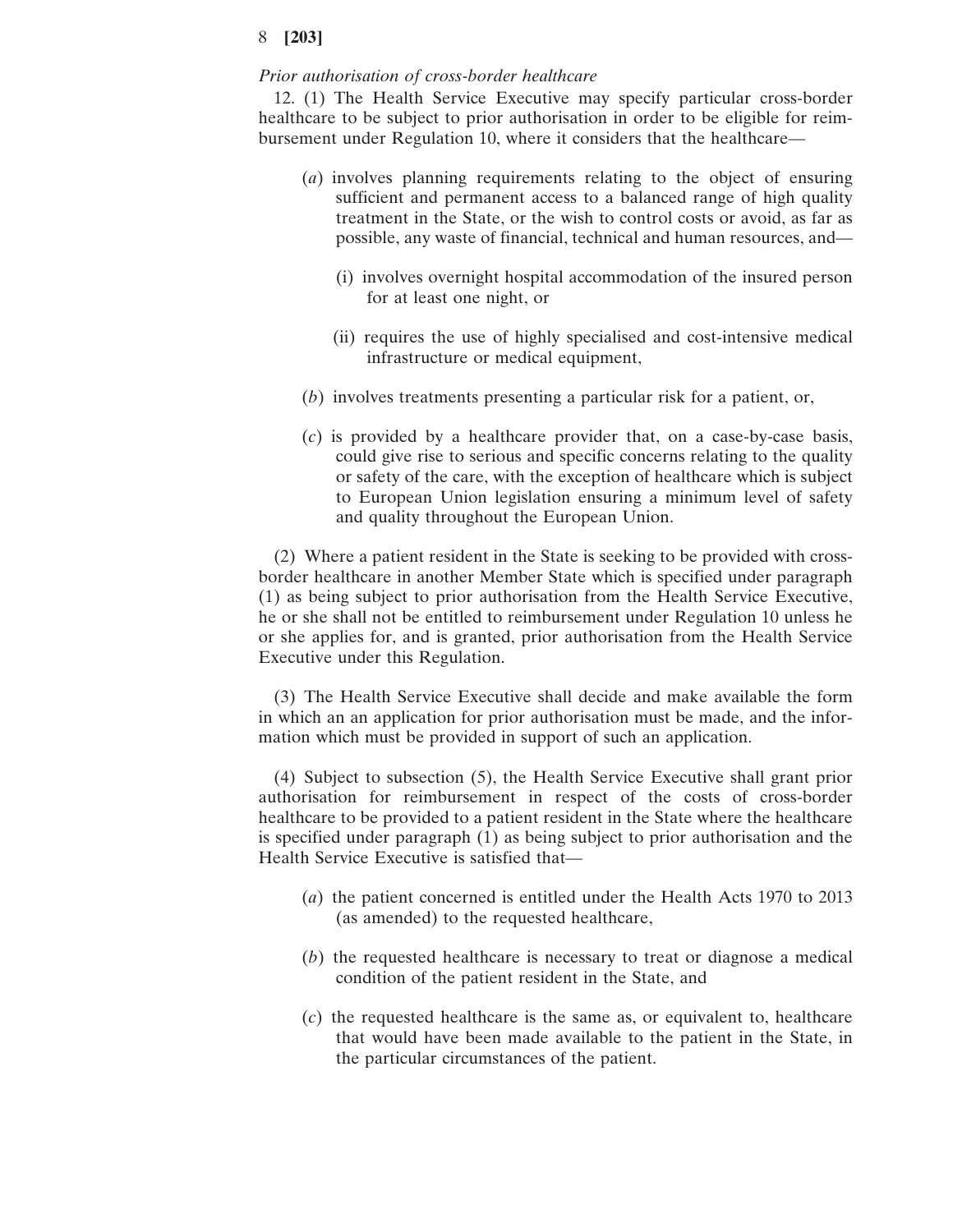(5) The Health Service Executive may refuse to grant prior authorisation under this Regulation where it considers that—

- (*a*) the patient will, according to a clinical evaluation, be exposed with reasonable certainty to a patient-safety risk that cannot be regarded as acceptable, taking into account the potential benefit for the person of the sought cross-border healthcare,
- (*b*) the general public will be exposed with reasonable certainty to a substantial safety hazard as a result of the cross-border healthcare in question,
- (*c*) the healthcare is to be provided by a healthcare provider that raises serious and specific concerns relating to the respect of standards and guidelines on quality of care and patient safety, including provisions on supervision, whether these standards and guidelines are laid down by laws and regulations or through accreditation systems established by the Member State of treatment, or
- (*d*) the Health Service Executive can provide healthcare that is the same as, or equivalent to, the healthcare sought by the patient within a time limit which is medically justifiable, taking into account the patient's current state of health at the time the decision under this Regulation is taken and the probable course of the medical condition to which the healthcare relates.

(6) Without prejudice to paragraph  $(5)(a)$  to  $(c)$ , the Health Service Executive may not refuse to grant prior authorisation under this Regulation when the patient would otherwise be entitled to reimbursement for the healthcare in question in accordance with Regulation 10, and when the healthcare cannot be provided in the State within a time limit which is medically justifiable, based on an objective medical assessment of any or all of the following:

- (*a*) the insured person's medical condition;
- (*b*) the history and probable course of the insured person's illness;
- (*c*) the degree of the insured person's pain; and
- (*d*) the nature of the insured person's disability at the time when the request for authorisation is made or renewed.

(7) When a patient affected, or suspected of being affected, by a rare disease, as referred to in the Directive, applies for prior authorisation under this Regulation, the Health Service Executive may require a clinical evaluation of the patient to be carried out by experts in that field in order to assist it in making a decision under this Regulation as to whether or not to grant prior authorisation.

(8) Where an expert referred to in paragraph (7) cannot be found in the State or the expert's opinion is inconclusive, the Health Service Executive may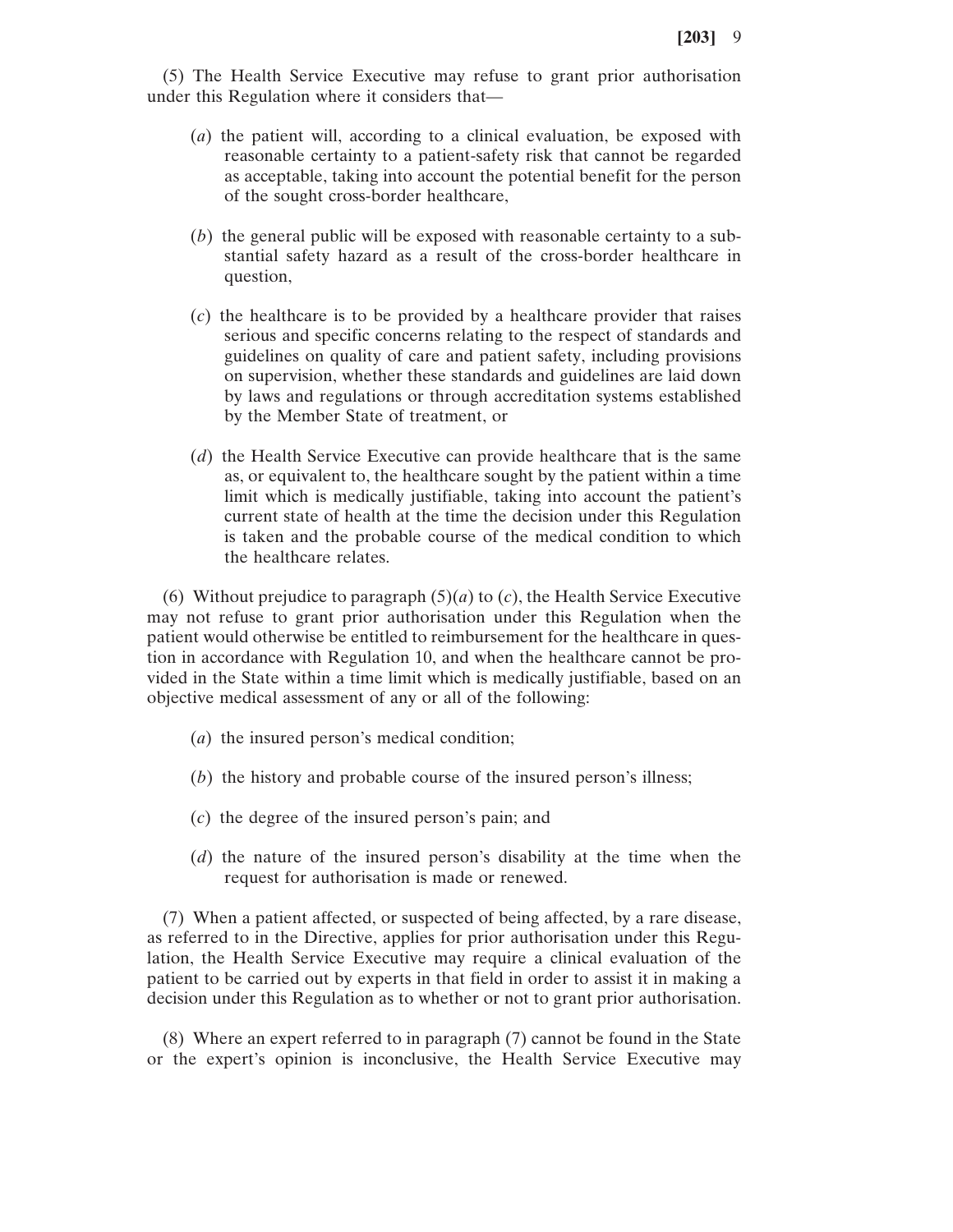request scientific advice in order to assist it in making a decision under this Regulation as to whether or not to grant prior authorisation.



JAMES REILLY, Minister for Health.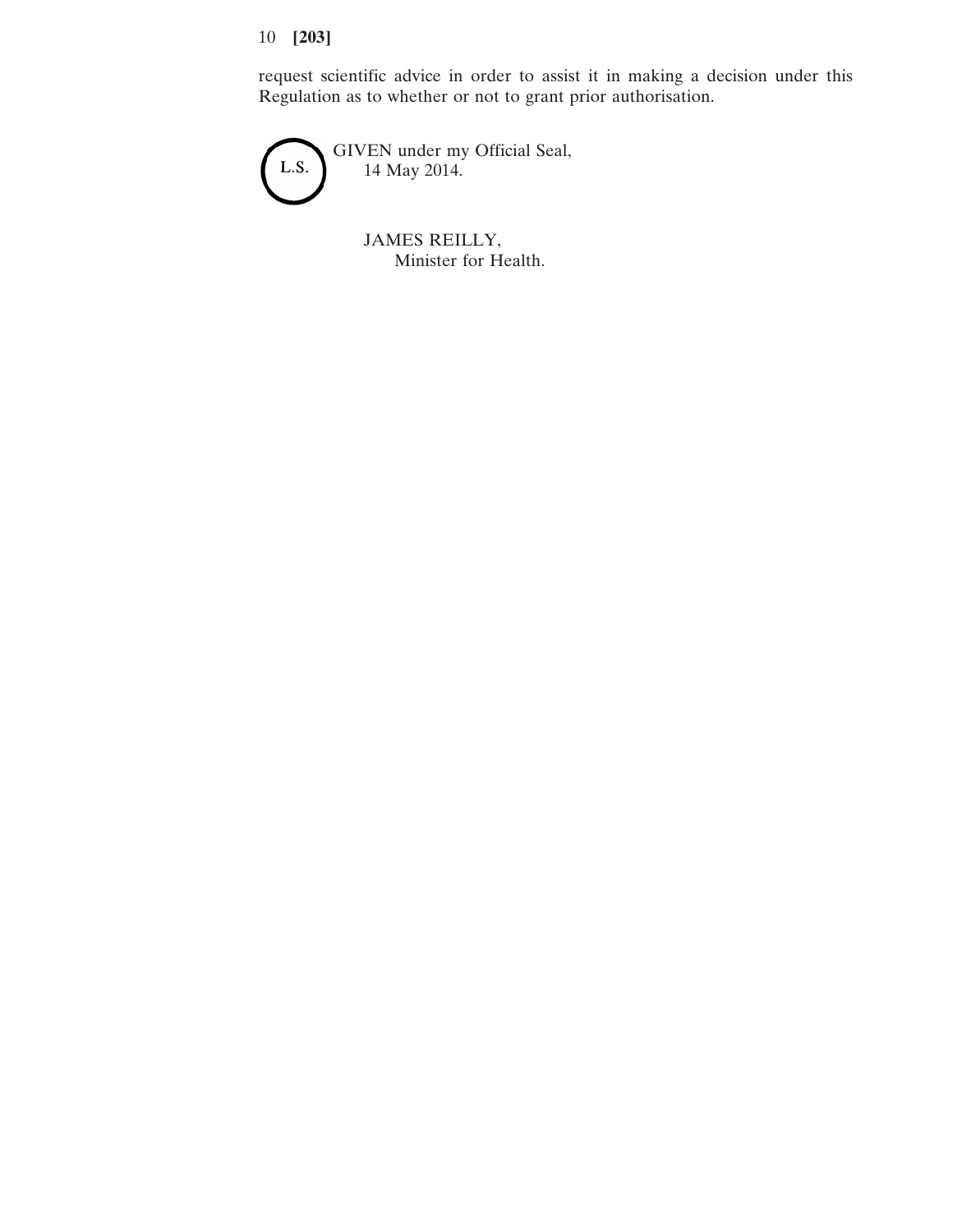# EXPLANATORY NOTE

*(This note is not part of the Instrument and does not purport to be a legal interpretation).*

The Directive on Patients' Rights in Cross-Border Healthcare (Directive 2011/24) seeks to ensure a clear and transparent framework for the provision of cross-border healthcare within the EU, for those occasions where the healthcare patients seek is provided in a Member State other than their home Member State. These Regulations will implement three key provisions of the Directive concerning the National Contact Point (NCP), the reimbursement process and the prior authorisation process. Following publication of this Regulation, patient's resident in Ireland will be able to seek reimbursement of the costs of treatment received in other EU Member States, subject to terms and conditions.